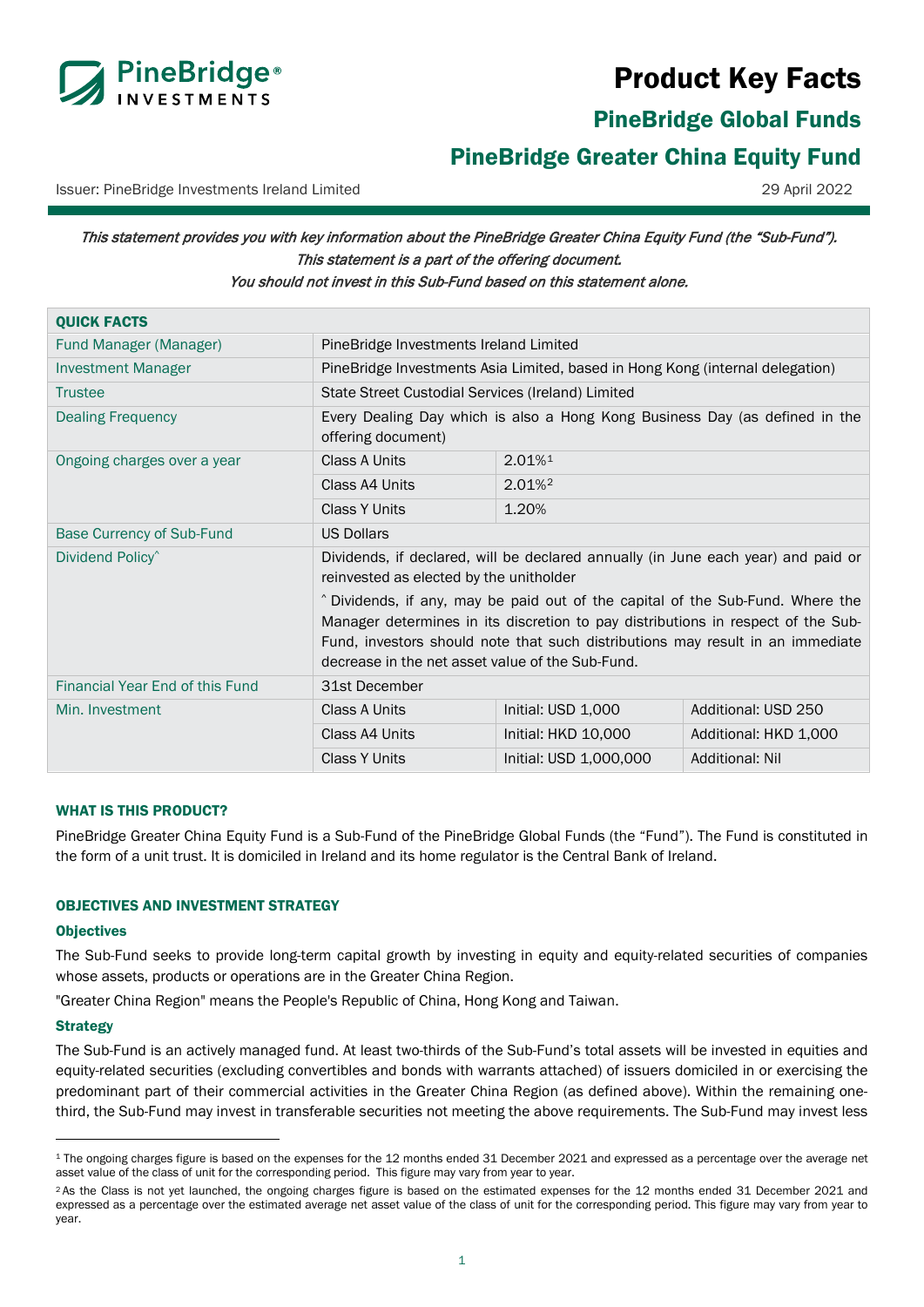than 30% of its net asset value in certain eligible China-A Shares via the Shanghai-Hong Kong Stock Connect and Shenzhen-Hong Kong Stock Connect and/or the Qualified Foreign Investor ("QFI") scheme. The Sub-Fund may use financial derivative instruments ("FDIs") including but not limited to futures, options, swaps, forwards, and warrants for efficient portfolio management (including hedging) purposes only. The Sub-Fund will not use FDIs extensively for any purpose.

The Sub-Fund has no restrictions as to the proportion of assets allocated to companies of any particular market capitalisation and may invest across a range of economic sectors and industries.

#### USE OF DERIVATIVES

The Sub-Fund's net derivative exposure may be up to 50% of its net asset value.

#### WHAT ARE THE KEY RISKS?

#### Investment involves risks. Please refer to the offering document for details including the risk factors.

#### Equity Investing Risks

- The value of equity and equity-related securities will be affected by economic, political, market, and issuer-specific changes, regardless of company specific performance. Different industries, financial markets, and securities can react differently to these changes.
- The risk that one or more companies in a portfolio will fall, or fail to rise, can adversely affect the overall portfolio performance in any given period.

## Emerging Markets Risks

- Investment in equity securities of companies in the Greater China Region which may be considered as a "emerging" or "developing" country or market involves a relatively higher degree of risk and may be considered speculative due to the absence of, amongst other things, developed legal structures governing private or foreign investments and private property, internationally comparable accounting, auditing and reporting standard and level of information transparency, significant adverse economic developments including substantial depreciation in currency exchange rates or unstable currency fluctuations.
- The size and volume of trading of securities markets of "emerging" or "developing" market issuers are currently small and low or non-existent, which might result in price volatility and lack of liquidity.
- Investments in "emerging" or "developing" markets entail increased risks and special considerations not typically associated with investment in more developed markets which include the possibility of political or social instability, adverse changes in investment or exchange control regulations, expropriation and withholding of dividends at source, liquidity risks, currency risks, taxation risks, settlement risks, custody risks and the likelihood of a high degree of volatility.

#### Concentration Risk

The Sub-Fund may invest in specific industry sectors / instruments compared to more diversified funds or it may focus its investments and hold relatively large positions in, among other things, particular industries, countries, sectors, currencies or issuers. This may occur directly as a result of portfolio management decisions, or indirectly as a result of security price changes. Where this happens, the Sub-Fund may have a greater level of sensitivity to those industries, sectors, countries, currencies or issuers and the events, developments or issues that affect their prices. This may result in significant losses for the Sub-Fund, may increase the volatility of the value of the Sub-Fund, and may also limit the liquidity of certain securities within the Sub-Fund.

#### Currency Risk – Base Currency

• Securities may be denominated in currencies different from the Sub-Fund's Base Currency and there is a risk that changes in exchange rates and exchange control regulations may cause the value of the assets expressed in the Base Currency to rise or fall and the net asset value of the Sub-Fund may be affected unfavourably by such fluctuations and by changes in exchange rate controls..

#### Financial Derivative Instruments Risk

• The leverage effect embedded in derivatives may result in substantial losses including and up to the total value of the assets of the Sub-Fund and the prices of derivatives can be highly volatile. The use of FDIs may expose the Sub-Fund to various types of risk, including but not limited to, counterparty, liquidity, correlation, credit, volatility, valuation and settlement risks which can have an adverse effect on the net asset value of the Sub-Fund.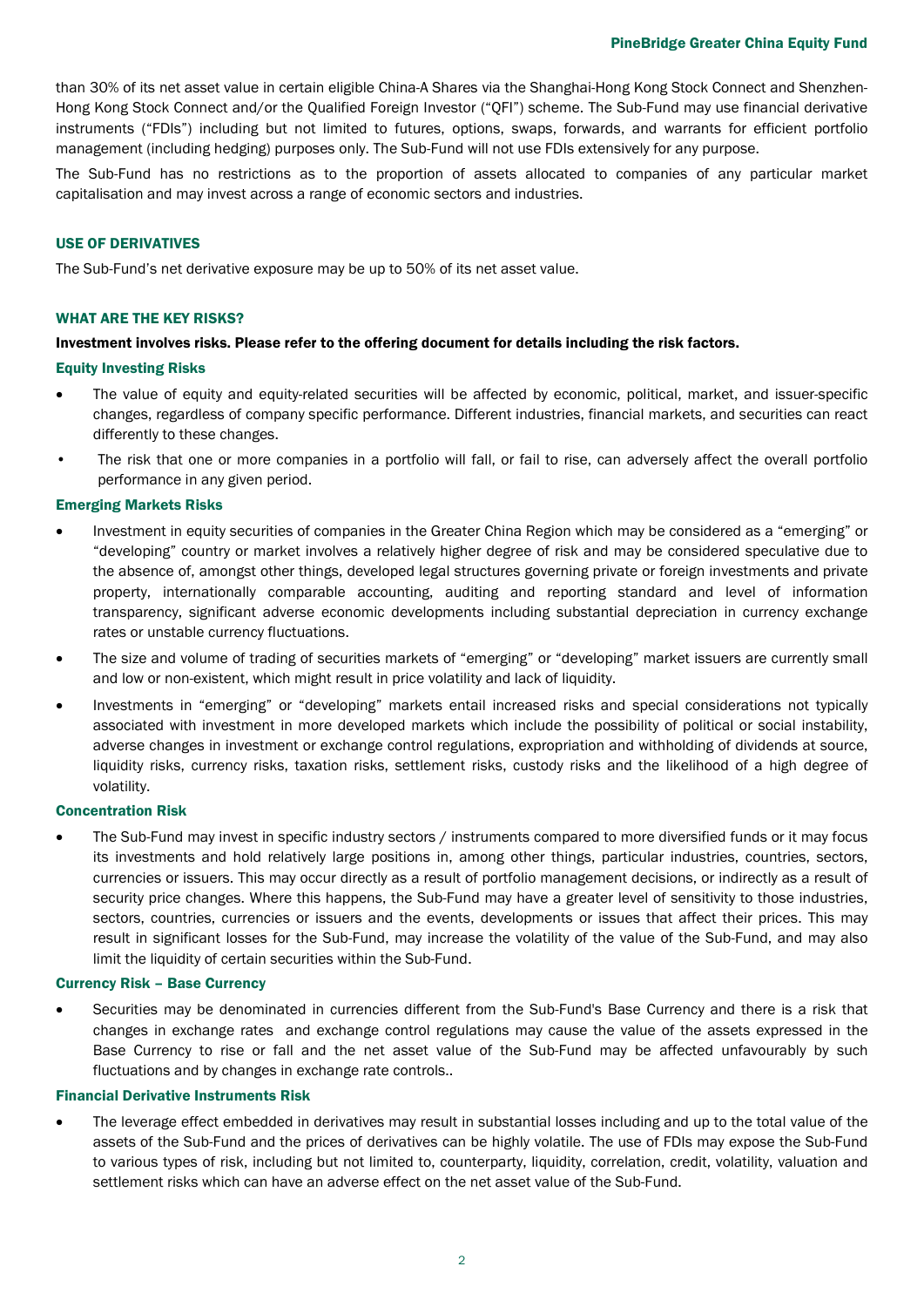## Counterparty Risk

• A Sub-Fund may have credit exposure to its trading parties and may also bear the risk of settlement default. In addition, misrepresentation or omission on the part of counterparty may adversely affect the valuation of the collateral underlying an investment.

#### Counterparty Risk – Depositary

- There are risks involved in dealing with the Trustee, sub-custodians or brokers who hold the Sub-Fund's investments or settle the Sub-Fund's trades. The assets of the Fund are entrusted to the Trustee for safekeeping and there is no guarantee they will successfully do so and it does not exclude the risk of non-restitution in the case of bankruptcy or insolvency of the Trustee. Investors are therefore exposed to the risk of the Trustee not being able to fully meet its obligation to restitute all of the assets of the Sub-Fund in the case of bankruptcy or insolvency of the Trustee. In addition, the Sub-Fund's cash held with the Trustee may not be segregated from the Trustee's own cash/cash under custody for other clients of the Trustee and the Sub-Fund may therefore rank as an unsecured creditor in the case of bankruptcy or insolvency of the Trustee. The Trustee may not keep all the assets of the Fund itself but may use a network of sub-custodians which are not always part of the same group of companies as the Trustee.
- Investors may be exposed to the risk of bankruptcy of the sub-custodians in circumstances where the Trustee may have no liability.

#### Liquidity Risk

- Liquidity risk is defined as the risk that the Sub-Fund could not meet requests to redeem units issued by the Sub-Fund without significant dilution of remaining investors' interests in the Sub-Fund.
- From time to time, the investments or holdings of the Sub-Fund may face limited or reduced liquidity on the market, caused by decreased trading volume, increased price volatility, concentrated trading size, limitations on the ability to transfer or liquidate positions, and changes in industry or government regulations.

#### Investment Loss Risk

- The instruments invested by the Sub-Fund may fall in value and therefore your investment in the Sub-Fund may suffer losses.
- The value of the Sub-Fund may be adversely affected by developments in political, economical and social conditions and policies of the markets in which it invests which may result in losses to your investment.

#### Risk associated with Distribution Out of / Effectively Out of the Sub-Fund's Capital (also known as Capital Growth Risk)

- Dividends, if any, may be paid out of the capital of the Sub-Fund. Where the Manager determines in its discretion to pay distributions in respect of the Sub-Fund, investors should note that such distributions amount to a return or withdrawal of part of an investor's original investment or from any capital gains attributable to that original investment.
- Such distributions may result in an immediate decrease in the net asset value of the Sub-Fund.

#### Risks relating to China

- There are significant risks inherent in investment in China including, but not limited to, the Chinese market risk, investment in RMB risk, quota limitations, Stock Connect risks and suspension risk.
- The relevant rules and regulations on Shanghai-Hong Kong Stock Connect and Shenzhen-Hong Kong Stock Connect are subject to change which may have potential retrospective effect. Stock Connect Risks also include quota limitations. Where a suspension in the trading through the programme is effected, the Sub-Fund's ability to invest in China A-shares or access the PRC market through the programme will be adversely affected. In such event, the Sub-Fund's ability to achieve its investment objective could be negatively affected.
- When investing in eligible China A shares through the Shenzhen-Hong Kong Stock Connect, the Sub-Fund may also be subject to risks associated with the ChiNext market such as higher fluctuation on stock prices, over-valuation risk, differences in regulations and delisting risk. Investments in the ChiNext market may result in significant losses for the Sub-Fund and their investors.

#### Risks associated with QFI Scheme

- The Sub-Fund's ability to make the relevant investments or to fully implement or pursue its investment objective and strategy is subject to the applicable laws, rules and regulations (including restrictions on investments and repatriation of principal and profits) in the PRC, which are subject to change and such change may have potential retrospective effect.
- The Sub-Fund may suffer substantial losses if the approval of the QFI status is being revoked/terminated or otherwise invalidated as the Sub-Fund may be prohibited from trading of relevant securities and repatriation of the fund's monies, or if any of the key operators or parties (including qualified investor custodian/brokers) is insolvent/in default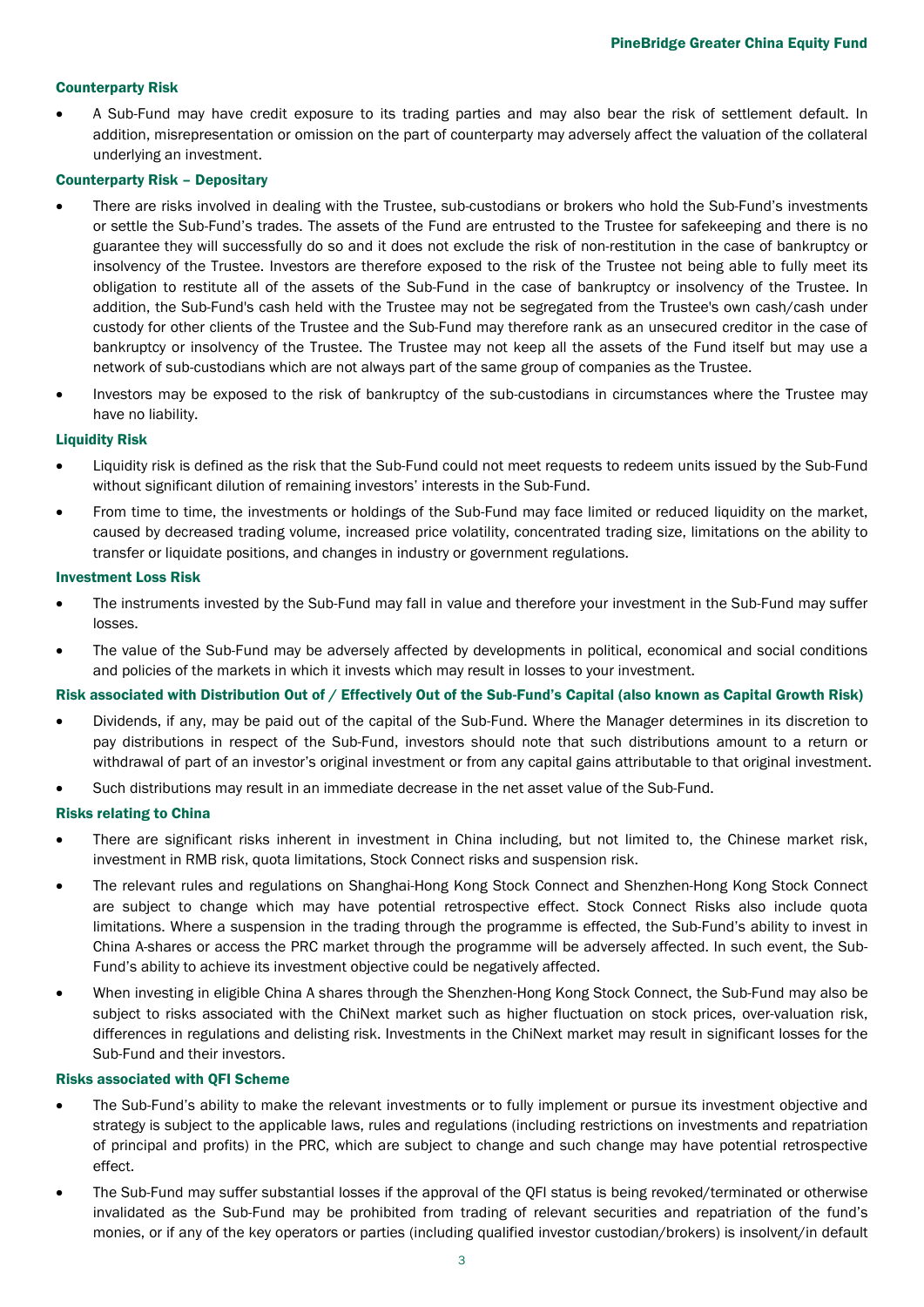and/or is disqualified from performing its obligations (including execution or settlement of any transaction or transfer of monies or securities).

## ESG Risks

• The Sub-Fund is subject to environmental, social or governance ("ESG") related risks and sustainability risk. Sustainability risk is an ESG event or condition that, if it occurs, could cause an actual or a potential material negative impact on the value of the investment. Third party data may be used to determine ESG factors and are based on backward-looking analysis, and the data may be limited and subject to change. The categorisation of the Sub-Fund under the Regulation (European Union) 2019/2088 of the European Parliament and of the Council of 27 November 2019 on sustainability-related disclosures in the financial services sector may be affected by regulatory change or new technical standards/guidance coming into effect.



## HOW HAS THE SUB-FUND PERFORMED?

- Past performance information is not indicative of future performance. Investors may not get back the full amount invested.
- The computation basis of the performance is based on the calendar year end, NAV-To-NAV, with dividend reinvested.
- These figures show by how much the unit class increased or decreased in value during the calendar year being shown. Performance data has been calculated in USD, including ongoing charges and excluding subscription fee and redemption fee you might have to pay.
- Class A is an active unit class available for Hong Kong retail investors. It has been chosen to be the representative unit class for disclosure of past performance information in this statement.
- Material Change to the Sub-Fund: From inception to 23 September 2018, the benchmark of the Sub-Fund was MSCI Golden Dragon Daily Total Return Net Index. From 24 September 2018, the benchmark of the Sub-Fund has been changed to MSCI Golden Dragon 10/40 Index Net Return USD Index. Such change was made because the Investment Manager of the Sub-Fund reasonably considers that such benchmark closer align with the investment policy of the Sub-Fund than the previous benchmark.
- The benchmark of the Sub-Fund is MSCI Golden Dragon 10/40 Index Net Return USD Index. It is a free-float adjusted market capitalisation-weighted index designed to measure the equity market performance of China, Hong Kong, and Taiwan.
- The Sub-Fund seeks to deliver excess returns over the Sub-Fund's benchmark. The holdings may or may not be components of the benchmark and the Investment Manager has discretion to deviate entirely from the benchmark securities, weightings and risk characteristics. The degree to which the Sub-Fund resembles the composition and risk characteristics of the benchmark is not a specifically targeted outcome and could vary over time, and the Sub-Fund's performance may be meaningfully different from the Sub-Fund's benchmark.
- Sub-Fund / Class A launch date: 18 December 2002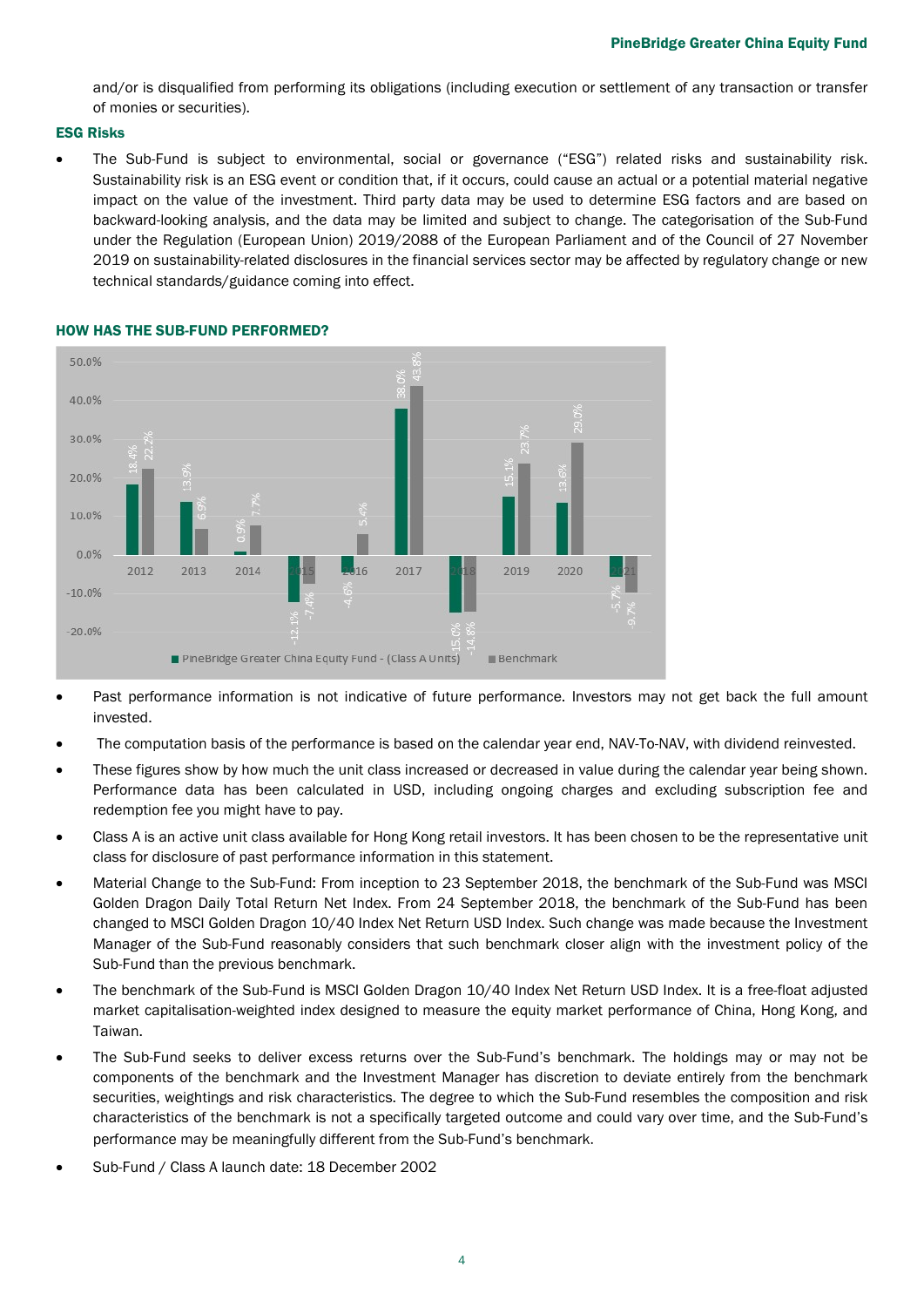#### IS THERE ANY GUARANTEE?

This Sub-Fund does not have any guarantee. You may not get back the full amount of money you invest.

## WHAT ARE THE FEES AND CHARGES?

## Charges which may be payable by you

You may have to pay the following fees when dealing in the Units of the Sub-Fund.

| <b>Fee</b>                         | What you pay                                                                                                                                                        |
|------------------------------------|---------------------------------------------------------------------------------------------------------------------------------------------------------------------|
| Subscription fee (sales charge)    | Up to 5.00% of the net asset value per unit of the subscription amount may be<br>charged (applicable to Class A and A4 Units only; currently nil for Class Y Units) |
| Switching fee (switching charge)   | Up to 3.00% of the net asset value per unit of the units switched may be charged<br>(applicable to Class A and A4 Units only; currently nil for Class Y Units)      |
| Redemption fee (redemption charge) | Up to 3.00% of the net asset value per unit of the units redeemed may be charged<br>(applicable to Class A and A4 Units only; currently nil for Class Y Units)      |

#### Ongoing fees payable by the Sub-Fund

The following expenses will be paid out of the Sub-Fund. They affect you because they reduce the return you get on your investments.

| Fee                                                    | Annual rate (as a % of the Sub-Fund's net asset value)                                                                                                                                                          |                            |  |
|--------------------------------------------------------|-----------------------------------------------------------------------------------------------------------------------------------------------------------------------------------------------------------------|----------------------------|--|
| Management fee                                         | Class A Units                                                                                                                                                                                                   | Up to 1.30% may be charged |  |
|                                                        | Class A4 Units                                                                                                                                                                                                  | Up to 1.30% may be charged |  |
|                                                        | Class Y Units                                                                                                                                                                                                   | Up to 1.00% may be charged |  |
| Custodian fee                                          | Not Applicable                                                                                                                                                                                                  |                            |  |
| Performance fee                                        | Not Applicable                                                                                                                                                                                                  |                            |  |
| Administration fee                                     | Up to 0.30% may be charged                                                                                                                                                                                      |                            |  |
| Trustee fee                                            | Up to 0.30% may be charged                                                                                                                                                                                      |                            |  |
| Unitholder servicing & maintenance<br>fee <sup>3</sup> | Class A Units                                                                                                                                                                                                   | 0.50%                      |  |
|                                                        | Class A4 Units                                                                                                                                                                                                  | 0.50%                      |  |
|                                                        | Class Y Units                                                                                                                                                                                                   | nil                        |  |
| Hong Kong Representative fee                           | Up to 0.05% per annum of the value of the Sub-Fund attributable to Hong Kong<br>investors introduced into the Sub-Fund by the Hong Kong Representative<br>(PineBridge Investments Asia Limited) may be charged. |                            |  |

#### Other fees

You may have to pay other fees when dealing in the units of the Sub-Fund.

#### ADDITIONAL INFORMATION

- The daily dealing cut-off time is 12:00 noon (Irish time) for subscription, redemption and switching orders to be received by the Administrative Agent. The Sub-Fund's next-determined net asset value per unit will be applied to each order. Please check with your distributor who may have a different internal dealing cut-off time.
- The net asset values per unit of this Sub-Fund are calculated and published on each day which is a bank business day in Ireland and also in Hong Kong. Net asset values per unit (for launched classes of units currently available in Hong Kong) are also published at the website address of www.pinebridge.com.hk[\\*](#page-4-1).
- The past performance information of other unit classes offered to Hong Kong investors are available on the Fund's website www.pinebridge.com.hk\*.
- The compositions of the distributions (i.e. the relative amounts paid from (i) net distributable income and (ii) capital) (if any) for the last 12 months are available from the Manager or the Hong Kong Representative on request and also on the Fund's website www.pinebridge.com.hk\*.

<span id="page-4-0"></span><sup>&</sup>lt;sup>3</sup> The current annual rates may be increased up to a specified permitted maximum level as set out in the Prospectus of the Fund by giving not less than one month's prior notice to Unitholders.

<span id="page-4-1"></span><sup>\*</sup> This website has not been reviewed by the SFC.